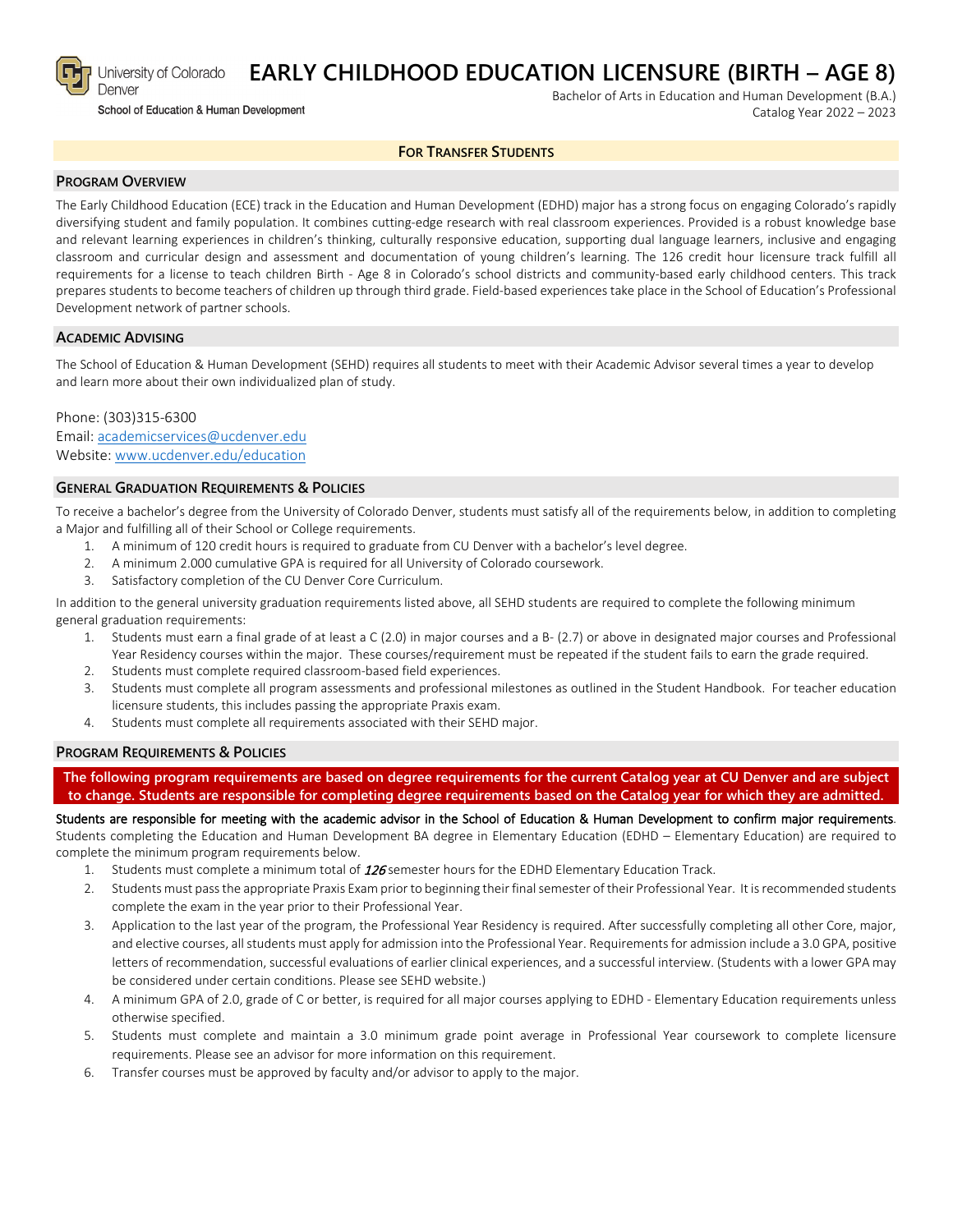

Denver

#### **EARLY CHILDHOOD EDUCATION LICENSURE (BIRTH – AGE 8)** University of Colorado

School of Education & Human Development

Bachelor of Arts in Education and Human Development (B.A.) Catalog Year 2022 – 2023

## **FOR TRANSFER STUDENTS**

## **COURSEWORK THAT CAN BE COMPLETED AT PREVIOUS INSTITUTION**

The following is a "bucket" of requirements students can complete prior to transferring to CU Denver, including equivalent Colorado Community College System (CCCS) courses. To determine the equivalencies of courses to be completed at non-CU Denver institutions, students can visit [www.transferology.com](http://www.transferology.com/)**.** It is critical students connect with a CU Denver academic advisor to ensure planned courses will transfer and apply to CU Denver degree requirements. All non-CU Denver coursework must be completed with a C- or better to be eligible for transfer.

Students interested in completing an Associate (A.A. or A.S.) Degree or a [Colorado Statewide Transfer Articulation Agreement or Degree with](https://highered.colorado.gov/Academics/Transfers/TransferDegrees.html)  [Designation \(DWD\)](https://highered.colorado.gov/Academics/Transfers/TransferDegrees.html) must work with their community/junior college academic advisor to create an academic plan that accounts for all degree or transfer articulation agreement requirements. Colorado Community College Students may also explore the option to complet[e Reverse Transfer](https://degreewithinreach.wordpress.com/) at CU Denver.

| <b>CU Denver Requirements</b>                       | CU<br>Denver<br>Credits | <b>CCCS Equivalent Courses &amp; Notes</b>                                                                                                                                                                             |  |
|-----------------------------------------------------|-------------------------|------------------------------------------------------------------------------------------------------------------------------------------------------------------------------------------------------------------------|--|
| <b>CU Denver Core Curriculum Requirements</b>       | 31                      |                                                                                                                                                                                                                        |  |
| ENGL 1020 - Core Composition I                      | 3                       | <b>ENG 121</b>                                                                                                                                                                                                         |  |
| ENGL 2030 - Core Composition II                     | 3                       | <b>ENG 122</b>                                                                                                                                                                                                         |  |
| Mathematics                                         | 3                       | GT-MA1 or MAT 155 or MAT 156                                                                                                                                                                                           |  |
| Arts                                                | 3                       | GT-AH                                                                                                                                                                                                                  |  |
| Humanities                                          | 3                       | GT-AH                                                                                                                                                                                                                  |  |
| <b>Behavioral Sciences</b>                          | 3                       | GT-SS                                                                                                                                                                                                                  |  |
| Social Sciences                                     | 3                       | $GT-HI^*$                                                                                                                                                                                                              |  |
| Natural/Physical Science with lab                   | 4                       | GT-SC1                                                                                                                                                                                                                 |  |
| Natural/Physical Science without lab or Math        | 3                       | GT-SC2 or GT-MA1 (except the course used for Core Math) or GT-SC1                                                                                                                                                      |  |
| <b>International Perspectives</b>                   | 3                       | Additional GT-AH, HI, SS* (see note below)                                                                                                                                                                             |  |
| Cultural Diversity                                  | 3                       | To be completed at CU Denver. This requirement must be completed with an<br>upper-division course and CCCS courses will not apply.                                                                                     |  |
| EDHD - Early Childhood Ed Major Courses             | 24                      |                                                                                                                                                                                                                        |  |
| ECED 2000 ECE as a Profession                       | 3                       | <b>ECE 101</b>                                                                                                                                                                                                         |  |
| EDHD 1930 Comm Based Field Exp. & Seminar +         | 3                       | ECE 102 (minimum grade of B- or higher required for licensure)                                                                                                                                                         |  |
| ECED 4202 Child Guidance and Classrm Comm           | 3                       | <b>ECE 103</b>                                                                                                                                                                                                         |  |
| ECED 4102 Develop Appropriate Curric Methods        | 3                       | <b>ECE 220</b>                                                                                                                                                                                                         |  |
| HDFR 2110 Child Ecology                             | 3                       | <b>ECE 238</b>                                                                                                                                                                                                         |  |
| ECED 4060 Working w/ Fams, Profs, and Comms         | 3                       | <b>ECE 256</b>                                                                                                                                                                                                         |  |
| ECED 4030 Nutrition, Health, and Safety             | 3                       | <b>ECE 205</b>                                                                                                                                                                                                         |  |
| ECED 4040 Administration of ECE Programs            | 3                       | <b>ECE 240</b>                                                                                                                                                                                                         |  |
| Minimum Applicable Transfer Credits<br>Recommended: | 60                      | Students completing fewer than 60 applicable transfer credits will have<br>additional credits to complete at CU Denver. Students needing general elective<br>credits should consult a CU Denver SFHD Academic Advisor. |  |

\*The applicability of Guaranteed Transfer (GT Pathways) courses to specific CU Denver Core Curriculum requirements requires completion of a block of five courses: two GT-AH courses; one GT-HI course; one GT-SS course; and one additional GT-AH, GT-HI, or GT-SS course.